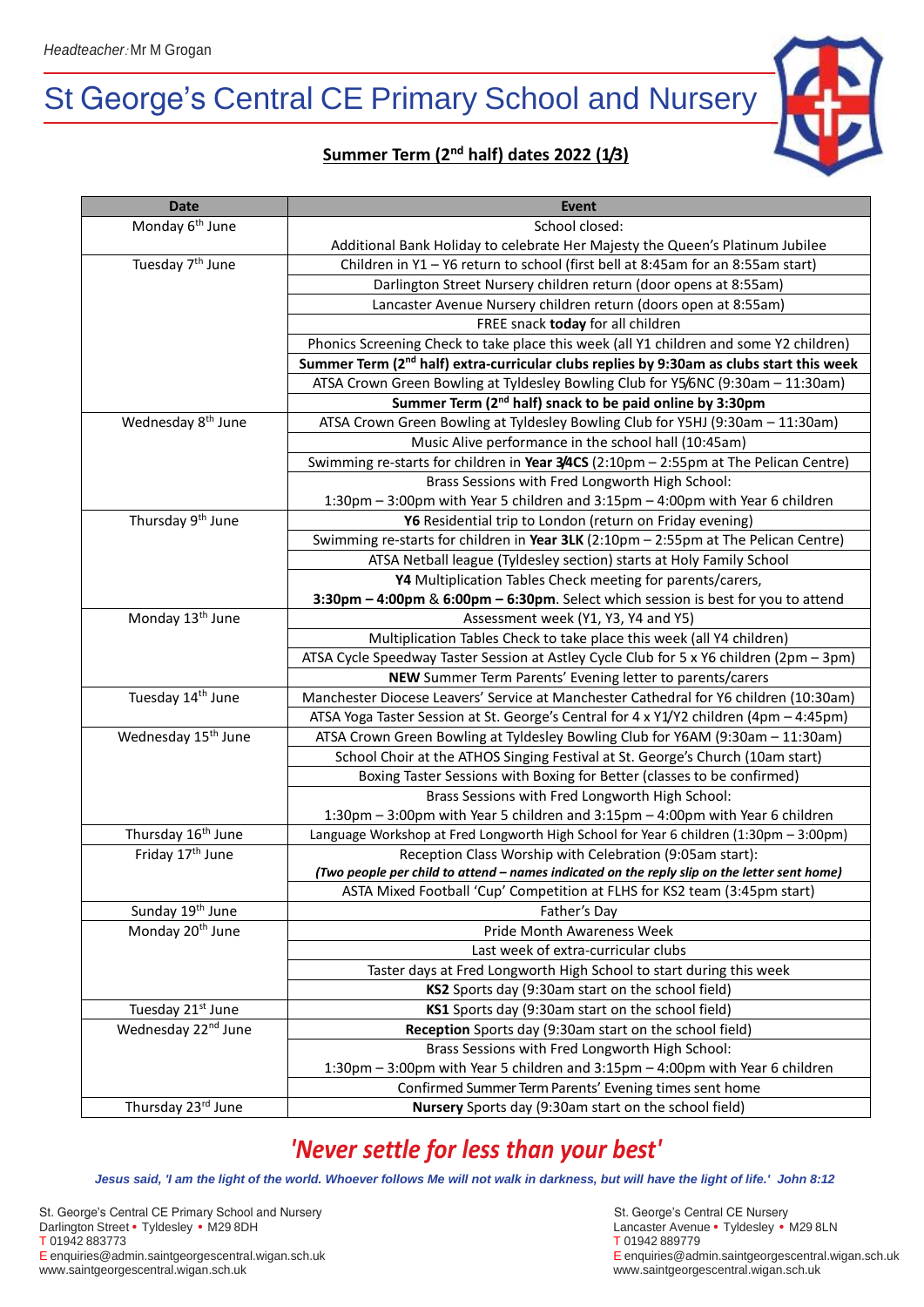#### **Summer Term (2nd half) dates 2022 (2/3)**

| <b>Date</b>                     | Event                                                                                                                              |
|---------------------------------|------------------------------------------------------------------------------------------------------------------------------------|
| Friday 24 <sup>th</sup> June    | Trip to Liverpool for all Key Stage 1 children                                                                                     |
|                                 | Newsletter emailed to parents/carers                                                                                               |
|                                 | Annual '3 stars and a wish' online survey emailed to parents/carers                                                                |
|                                 | Final day of extra-curricular clubs for 2021/2022                                                                                  |
| Monday 27 <sup>th</sup> June    | Tickets available for KS2 production from Mrs Kearns' room at 8:45am,                                                              |
|                                 | each day this week: Y6 parents/carers only: 2 ticket per family in total                                                           |
|                                 | ATSA Tri-Kidz '10 years' event at SGC (Day 1)                                                                                      |
|                                 | ATSA Cycle Speedway Competition at Astley Cycle Club for 5 x Y6 children (4pm-5pm)                                                 |
| Tuesday 28 <sup>th</sup> June   | ATSA Tri-Kidz '10 years' event at SGC (Day 2)                                                                                      |
| Wednesday 29 <sup>th</sup> June | Rector Martin to lead whole school worship                                                                                         |
|                                 | ATSA Kwik Cricket Festival at A&T Cricket Club for KS2 Cricket team (1pm start)                                                    |
|                                 | Y1NT Parents' Evening in the Y1NT classroom (3:30pm - 7:00pm)                                                                      |
|                                 | Y1/2TL Parents' Evening in the Y1/2TL classroom (3:30pm - 7:00pm)                                                                  |
|                                 | Y2JY Parents' Evening in the Y2JY classroom (3:30pm - 7:00pm)                                                                      |
|                                 | Y5HJ Parents' Evening in the Y5HJ classroom (3:30pm - 7:00pm)                                                                      |
|                                 | Y5/6NC Parents' Evening in the Y5/6NC classroom (2:00pm - 7:00pm)                                                                  |
|                                 | Y6AM Parents' Evening in the Y6AM classroom (2:00pm - 7:00pm)                                                                      |
| Thursday 30 <sup>th</sup> June  | ATSA Tri-Kidz '10 years' event at SGC (Day 3)                                                                                      |
|                                 | Y1NT Parents' Evening in the Y1NT classroom (3:30pm - 7:00pm)                                                                      |
|                                 | Y1/2TL Parents' Evening in the Y1/2TL classroom (3:30pm - 7:00pm)                                                                  |
|                                 | Y2JY Parents' Evening in the Y2JY classroom (3:30pm - 7:00pm)                                                                      |
|                                 | Y5HJ Parents' Evening in the Y5HJ classroom (3:30pm - 7:00pm)                                                                      |
|                                 | Y5/6NC Parents' Evening in the Y5/6NC classroom (2:00pm - 7:00pm)<br>Y6AM Parents' Evening in the Y6AM classroom (2:00pm - 7:00pm) |
| Friday 1st July                 | Darlington Street Nursery Class Worship with Celebration (9:05am start):                                                           |
|                                 | (Two people per child to attend - names indicated on the reply slip on the letter sent home)                                       |
|                                 | ATSA Tri-Kidz '10 years' event at SGC (Day 4)                                                                                      |
| Monday 4 <sup>th</sup> July     | Tickets available for KS2 production from Mrs Kearns' room at 8:45am,                                                              |
|                                 | each day this week: Y3 - Y5 parents/carers: 2 tickets per family in total                                                          |
| Tuesday 5 <sup>th</sup> July    | Tennis Taster Sessions with Sphairistrike Tennis Coaching (classes to be confirmed)                                                |
|                                 | Pop Project in school for KS1 (2:00pm - 2:50pm)                                                                                    |
| Wednesday 6 <sup>th</sup> July  | Show your support for England Day (See 24/6/22 newsletter for more details)                                                        |
|                                 | Lancaster Avenue Nursery Parents' Evening in the Pre- School room (1:30pm - 4:00pm)                                                |
|                                 | Darlington Street Nursery Parents' Evening in the Nursery classroom (2:00pm - 7:00pm)                                              |
|                                 | Reception: KB Parents' Evening in the R:KB classroom (3:30pm - 7:00pm)                                                             |
|                                 | <b>Reception: TK</b> Parents' Evening in the R:TK classroom (3:30pm - 7:00pm)                                                      |
|                                 | Y3LK Parents' Evening in the Y3LK classroom (3:30pm - 7:00pm)                                                                      |
|                                 | Y3/4CS Parents' Evening in the Y3/4CS classroom (3:30pm - 7:00pm)                                                                  |
|                                 | Y4CB Parents' Evening in the Y4CB classroom (3:30pm - 7:00pm)                                                                      |
|                                 | ATSA Zumba Taster Session at St. George's Central for 4 x Y1/2 children (4pm - 4:45pm)                                             |
| Thursday 7 <sup>th</sup> July   | 9:30am - KS2 Production (Dress Rehearsal) - whole school to watch                                                                  |
|                                 | Lancaster Avenue Nursery Parents' Evening in the Pre- School room (1:30pm - 4:00pm)                                                |
|                                 | Darlington Street Nursery Parents' Evening in the Nursery classroom (2:00pm - 7:00pm)                                              |
|                                 | Reception: KB Parents' Evening in the R:KB classroom (3:30pm - 7:00pm)                                                             |
|                                 | Reception: TK Parents' Evening in the R:TK classroom (3:30pm - 7:00pm)                                                             |
|                                 | Y3LK Parents' Evening in the Y3LK classroom (3:30pm - 7:00pm)<br>Y3/4CS Parents' Evening in the Y3/4CS classroom (3:30pm - 7:00pm) |
|                                 | Y4CB Parents' Evening in the Y4CB classroom (3:30pm - 7:00pm)                                                                      |
|                                 | Y4 Wider Opportunities music performance (1:45pm - 2:15pm) All welcome                                                             |
|                                 | ATSA Y3/4 Rounders Competition at Meadowbank School for Y3/4 team (3:45pm start)                                                   |
| Friday 8 <sup>th</sup> July     | ATSA Safe-Elec-UK Y6 Residential Sports Weekend at Low Bank Ground in the Lake District                                            |
|                                 | for 4 x Y6 children. Children return on Sunday                                                                                     |
|                                 | Annual School Reports and books sent home today                                                                                    |
|                                 |                                                                                                                                    |

### *'Never settle for less than your best'*

*Jesus said, 'I am the light of the world. Whoever follows Me will not walk in darkness, but will have the light of life.' John 8:12*

St. George's Central CE Primary School and NurserySt. George's Central CE Nursery Darlington Street • Tyldesley • M29 8DH Lancaster Avenue • Tyldesley • M29 8LN T 01942 883773 T 01942 889779 www.saintgeorgescentral.wigan.sch.uk www.saintgeorgescentral.wigan.sch.uk

F enquiries@admin.saintgeorgescentral.wigan.sch.uk<br>www.saintgeorgescentral.wigan.sch.uk